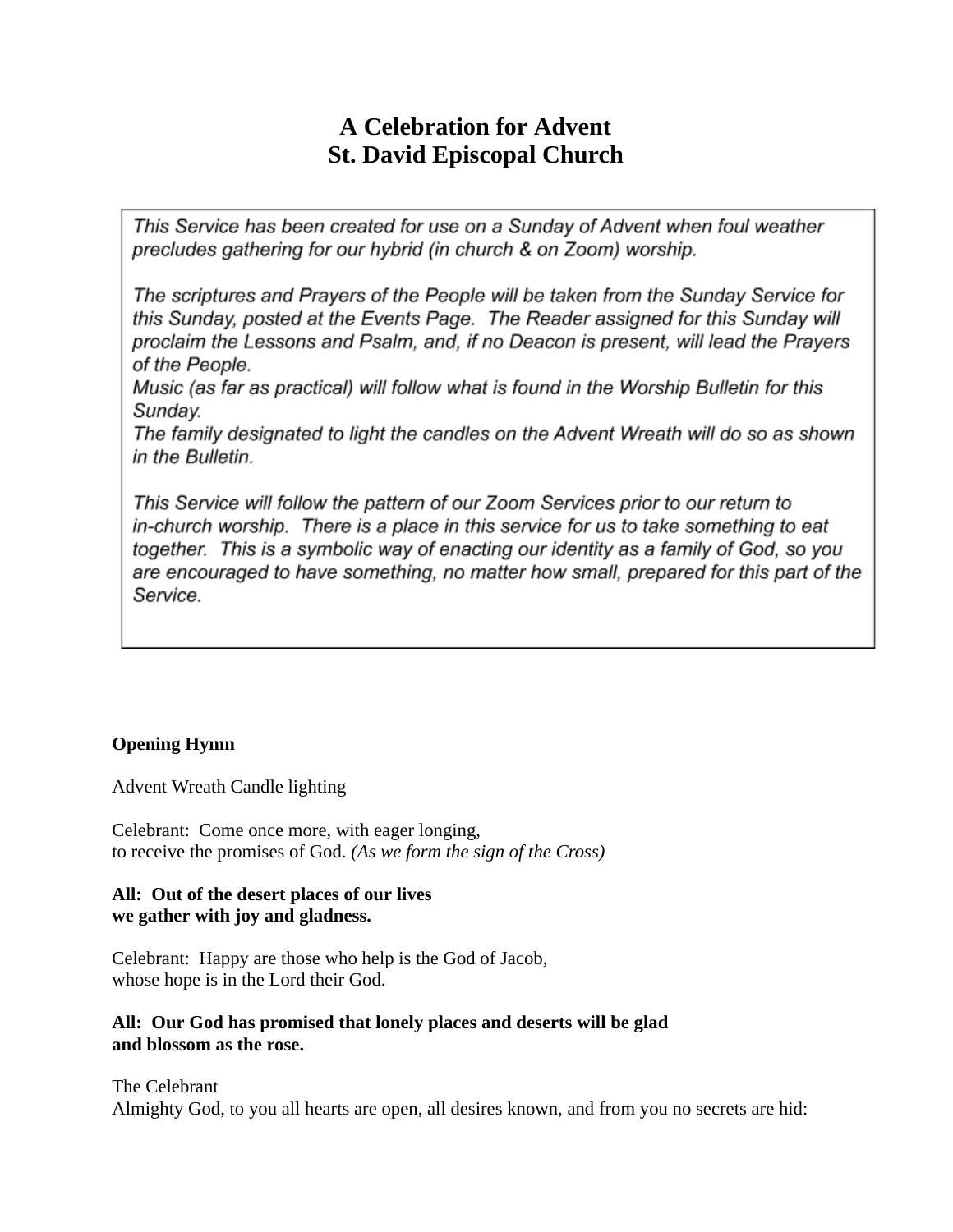Cleanse the thoughts of our hearts by the inspiration of your Holy Spirit, that we may perfectly love you, and worthily magnify your holy Name; through Christ our Lord. Amen.

Lord, have mercy. **Christ, have mercy.**  Lord, have mercy.

Celebrant The Lord be with you. People **And also with you.**  Celebrant Let us pray.

#### **The Collect.**

The Celebrant Almighty God, In time of anxiety, illness suffering and death, your people turn to you for hope and comfort. (Collect of the Day)

People **Amen.** 

## The Lessons (From the Sunday Bulletin for this week)

**Old Testament** 

**Psalm** 

**The Epistle** 

**Sequence Hymn** 

**The Gospel** 

**Children's Sermon** 

**The Sermon** 

## **The Prayers of the People**

(From the Sunday Bulletin for this week)

**Confession** 

**All: Holy and loving God, we have dwelt in darkness and preferred it to the light;**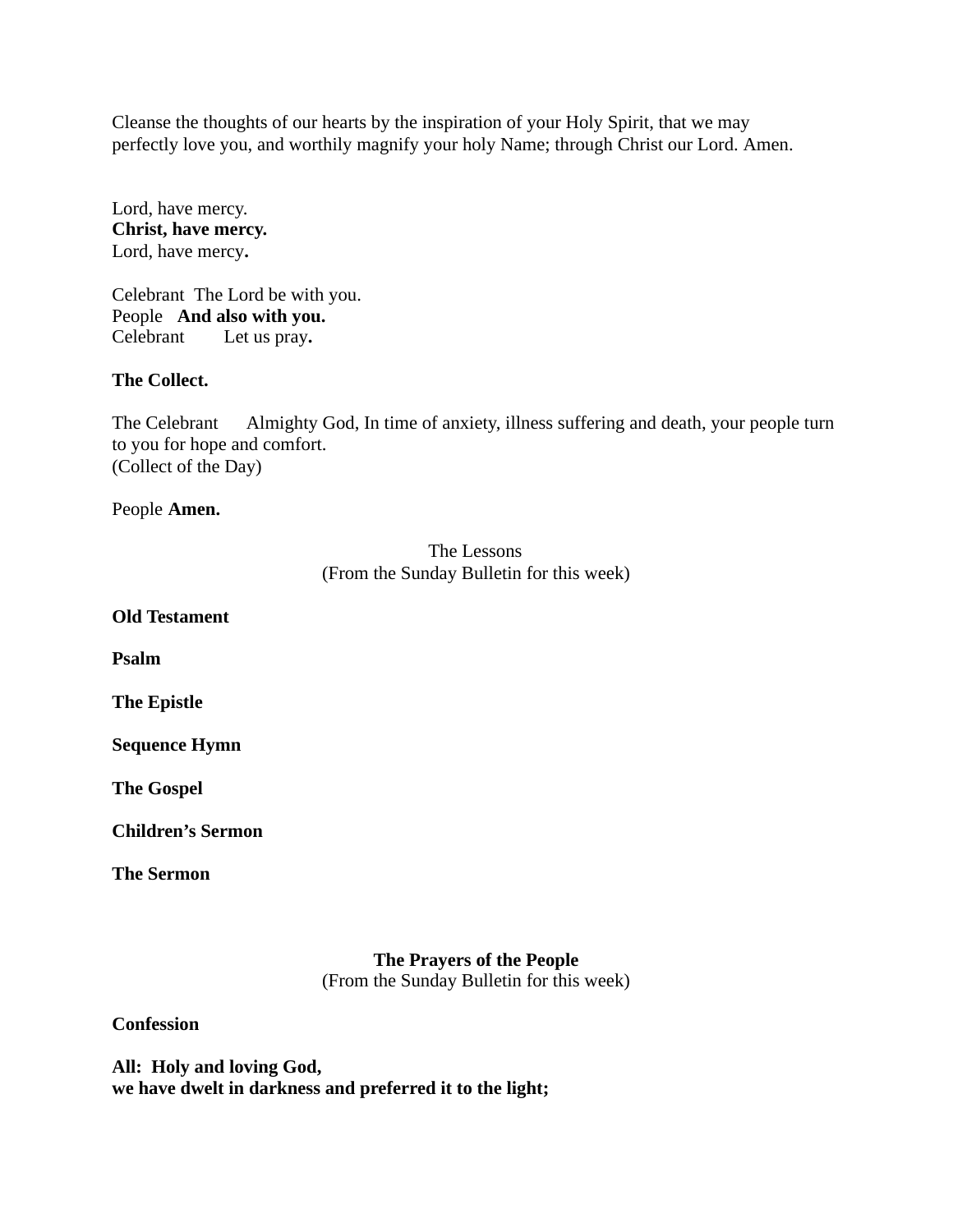**we have been proud of our accomplishments and despaired over our shortcomings. Smooth down the mountains of our pride, and lift up the valleys of our doubts. Open a path in the wilderness of our lives that we might find our way to you again. Refine us and prepare us once again for life in your kingdom. Hear our prayer, O Lord. Amen.** 

**Breathe your grace into our lives. Forgive our wandering ways, and guide us along your paths of peace. When we lose our way, and forget the reason and purpose of this season, carry us back to you. Lead us up to that high mountain of faith and hope, that we might truly proclaim: "Here is our God!"** 

Priest: "Comfort, O comfort my people," says our God. You have served your term. Your penalty is paid. In the name of Jesus Christ, you are forgiven.

All: **Amen.** 

## **The Peace**

Priest The peace of the Lord be always with you. People **And also with you.** 

Priest: Gracious and generous Creator, your people come before you this day with the offering of their whole selves, of all that they are, and all that they have. The gifts they have made to support the ministry and mission of St. David's Church are a symbol of their very lives and their commitment to invest a portion of themselves in your on-going work in the world. May those who make this sacrifice of praise and gratitude be so filled with your own generous spirit, that it pours out of each and every one into the world around them. Hear these prayers and accept our humble gifts. Bless them. Make them abound that all people through our work and sacrifice in your name, may know and feel your abundant blessings. All this we ask of you, our Creator, Redeemer and Sanctifier. **Amen.** 

Priest The Lord be with you. People **And also with you.** 

Celebrant Lift up your hearts.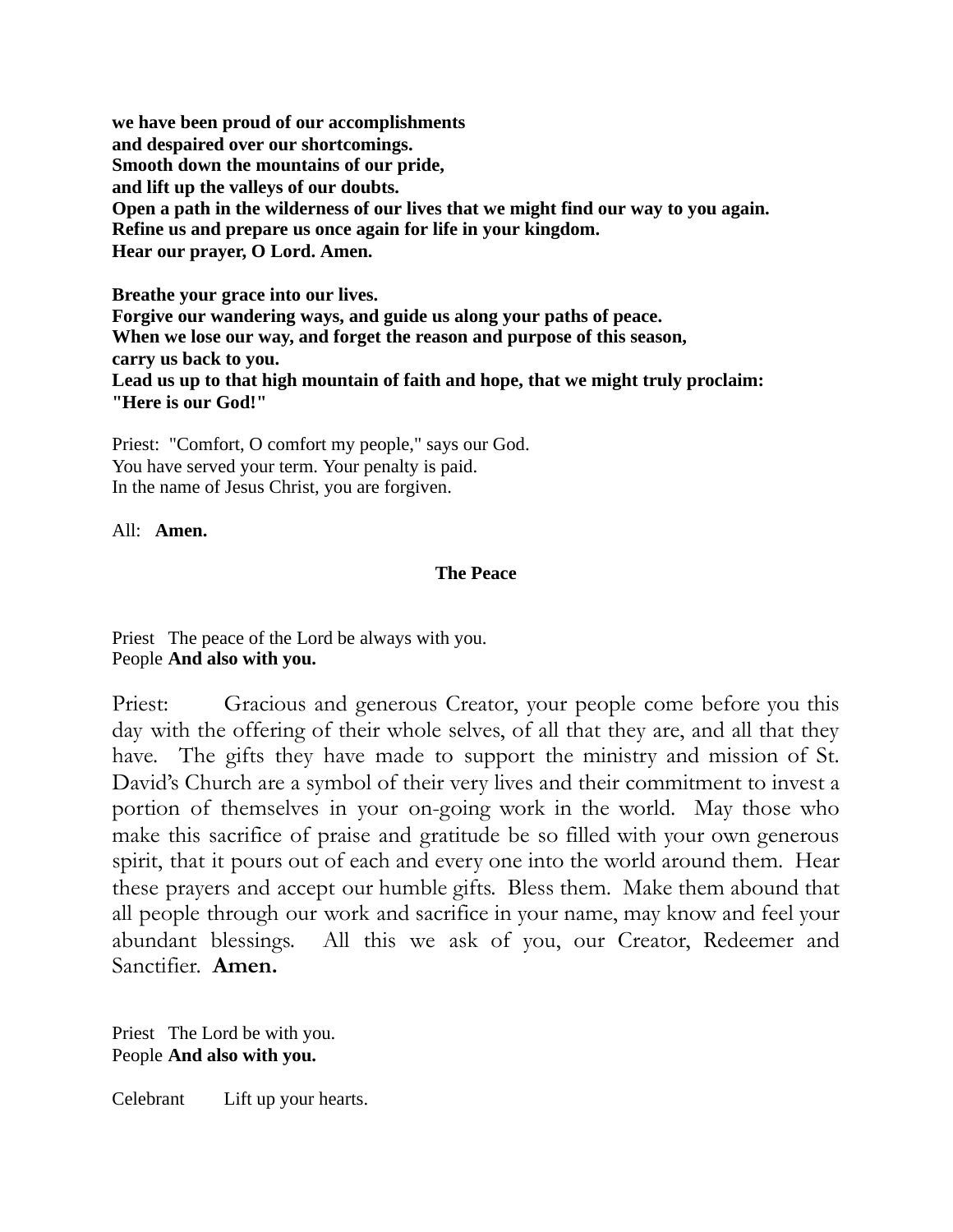#### People **We lift them to the Lord.**

Celebrant Let us give thanks to the Lord our God. People **It is right to give God thanks and praise.** 

Priest It is truly right and just, our duty and our salvation, always and everywhere to give you thanks, holy Father, almighty and eternal God. In this Season of Advent, as we remember the first coming of Jesus, born among us, looking forward once again to Christmas, and as we wait in joyful expectation for the return of Christ our Lord on the last day, we huddle in the safety of our homes, conscious of the dangers of a pandemic that has overtaken the whole world. We live in Advent hope for grace and healing for the world and eagerly await a new proclamation of joy for all people. We join with all the Angels to praise your majesty and worship together with exultation as we acclaim

Celebrant and People

#### **Holy, Holy, Holy Lord, God of power and might, heaven and earth are full of your glory. Hosanna in the highest. Blessed is he who comes in the name of the Lord. Hosanna in the highest.**

Celebrant: Holy and gracious Father: In this time of fear and stress, we turn our hearts to you, looking for your help and consolation. The colorful leaves of fall once again turn toward winter, yet we still hear the advice of medical experts who tell us to separate ourselves from each other for our own safety, and out of concern for one another. Today we celebrate your love for all creation, and we remember the many times when our community of faith has gathered to be fed by your word and sacrament. We remember the many times in ages past when your people were fed through your loving care. In this Lent of isolation, we remember the food you provided your People as they journeyed through the wilderness toward the Promised land. We remember how Jesus fed the multitudes who had come to listen to his preaching in another wilderness place. And above all, we remember the evening when Jesus gathered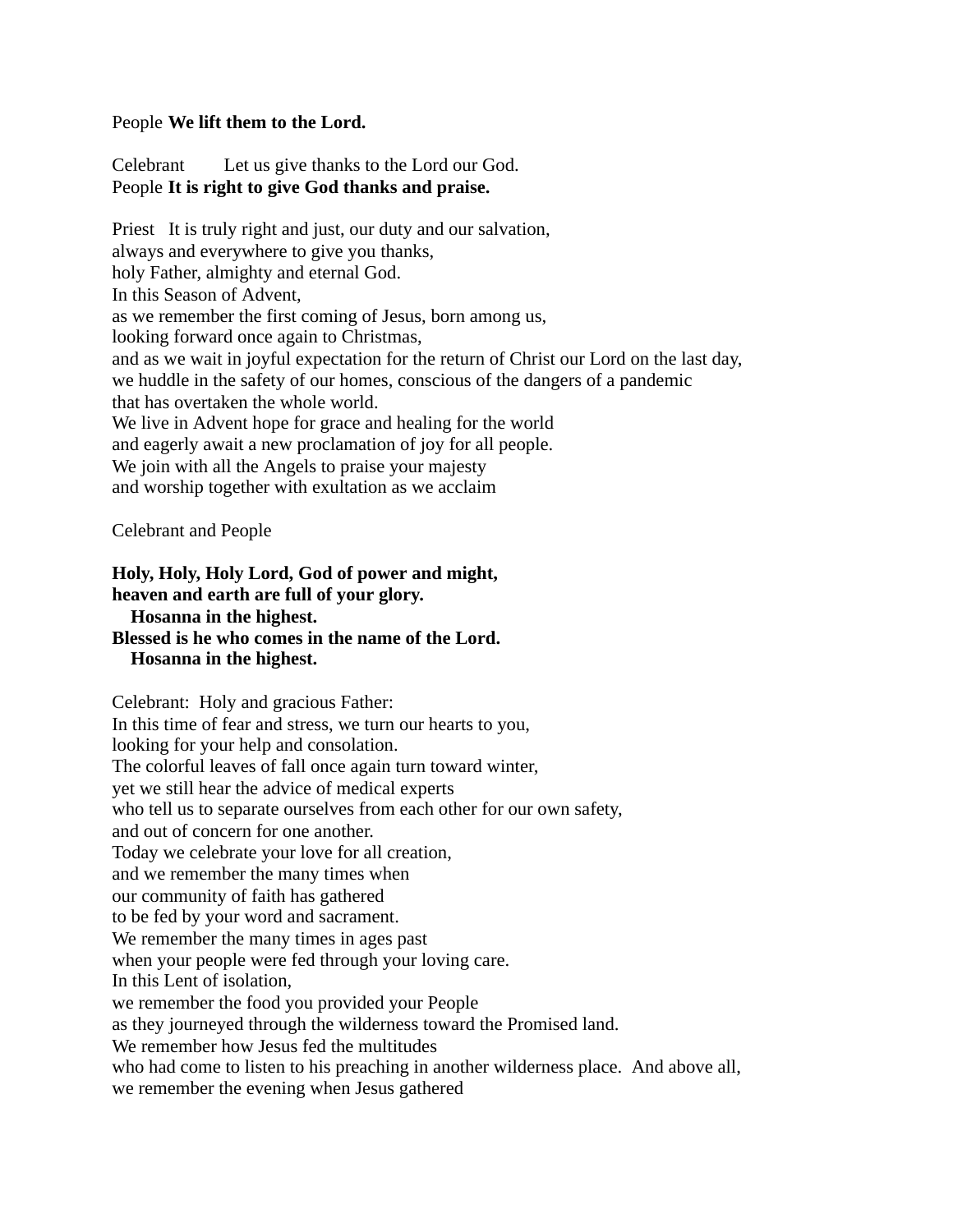with a small group of his friends, to link his life to the ancient story of liberation celebrated by the Jewish people in the Passover.

Jesus took the simple food and drink before him and created for all time a means by which those who love him may be joined intimately with him. He created a sacrament for your Church, but in this time of sickness, when our joyful celebrations are curtailed, we cannot gather as we would wish. So we turn to your words, "Whenever you do this, [whenever you eat and drink,] do it in remembrance of me."

We have feasted on your word, and now we give thanks that your love reaches to our generation so that having this food before us reminds us of the abundance of your goodness through which we are sustained every day. With sorrow, we mourn the loss of receiving your blessed Body and Blood. With gratitude, we take what you have made available to us as a taste of your abundant grace. We thank you, Lord, our God

#### All: **We thank you, Lord our God.**

**Celebrant:** As one family we now pray as our Savior Christ has taught us, People and Celebrant

**Our Father, who art in heaven, hallowed be thy Name, thy kingdom come, thy will be done, on earth as it is in heaven. Give us this day our daily bread. And forgive us our trespasses, as we forgive those who trespass against us. And lead us not into temptation, but deliver us from evil. For thine is the kingdom, and the power, and the glory, for ever and ever. Amen.** 

Priest: **Loving God, bless all those spiritually gathered here today, as we remember the friendship and fellowship of our church.**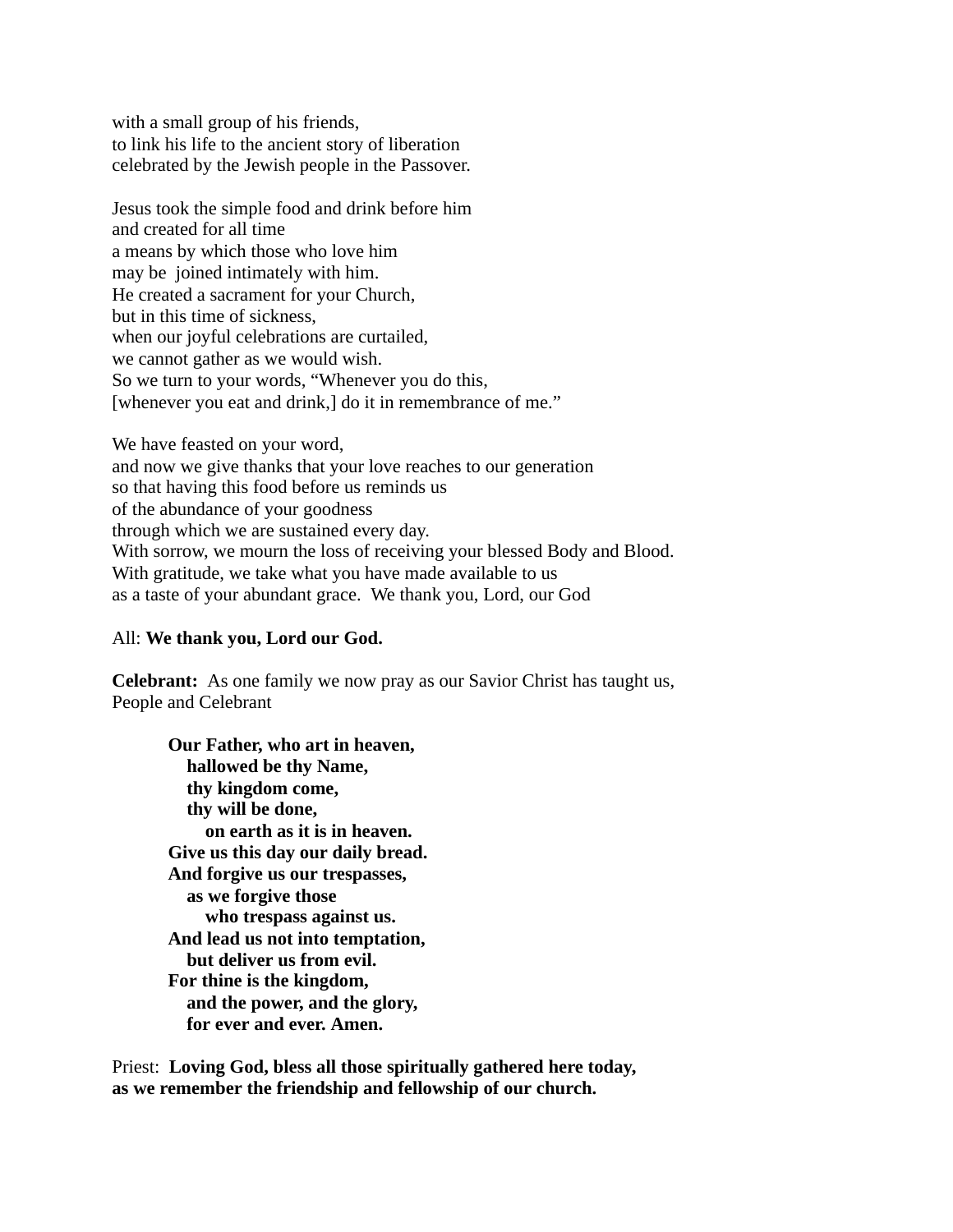**Thank you for the blessings of our individual and collective God-given gifts. Place in our hearts the desire to make a difference to our families, to our community, to our country, and to the many cultures and peoples worldwide. Give us peace in these times of distraction and uncertainty. Thank you for food in a world where many know only hunger; For our faith in a world where many know fear; For friends in a world where many know only loneliness. Please bless this food we are about to share, Bless those who prepared it, those who serve it, and those who have worked to make today the special occasion that it is. For all of this we give you thanks.** 

## All: Amen

All eat and drink from the food before us. Music After all have tasted of the food (the food may be finished after the conclusion of the Service) and the music has concluded

In union, O Lord, with your faithful people at every altar of your Church, we desire to offer to you our praise and thanksgiving. We remember your death, Lord Christ; we proclaim your resurrection; we await your coming in glory. Since we cannot receive you today in the Sacrament of your Body and Blood, we pray that you will come spiritually into our hearts. Cleanse and strengthen us with your grace, Lord Jesus, and let us never be separated from you. May we live in you, and you in us, in this life and in the life to come. **Amen.** 

All: **Eternal God, heavenly Father, you have graciously accepted us as living members of your Son our Savior Jesus Christ. You have fed us with the spiritual food of your Word and you have given us the means to partake of the abundance of this world. Make us mindful now that you have called us to be your presence in this world, and grant us strength and courage to love and serve you and the people you have set before us with gladness and singleness of heart; through Christ our Lord. Amen.** 

**All: Lord, we ask you to guide the members of our Vestry and Discernment Committee so that they may hear Your voice leading St. David's Church into the future to which you are calling us. Give them wisdom and insight into the qualities of**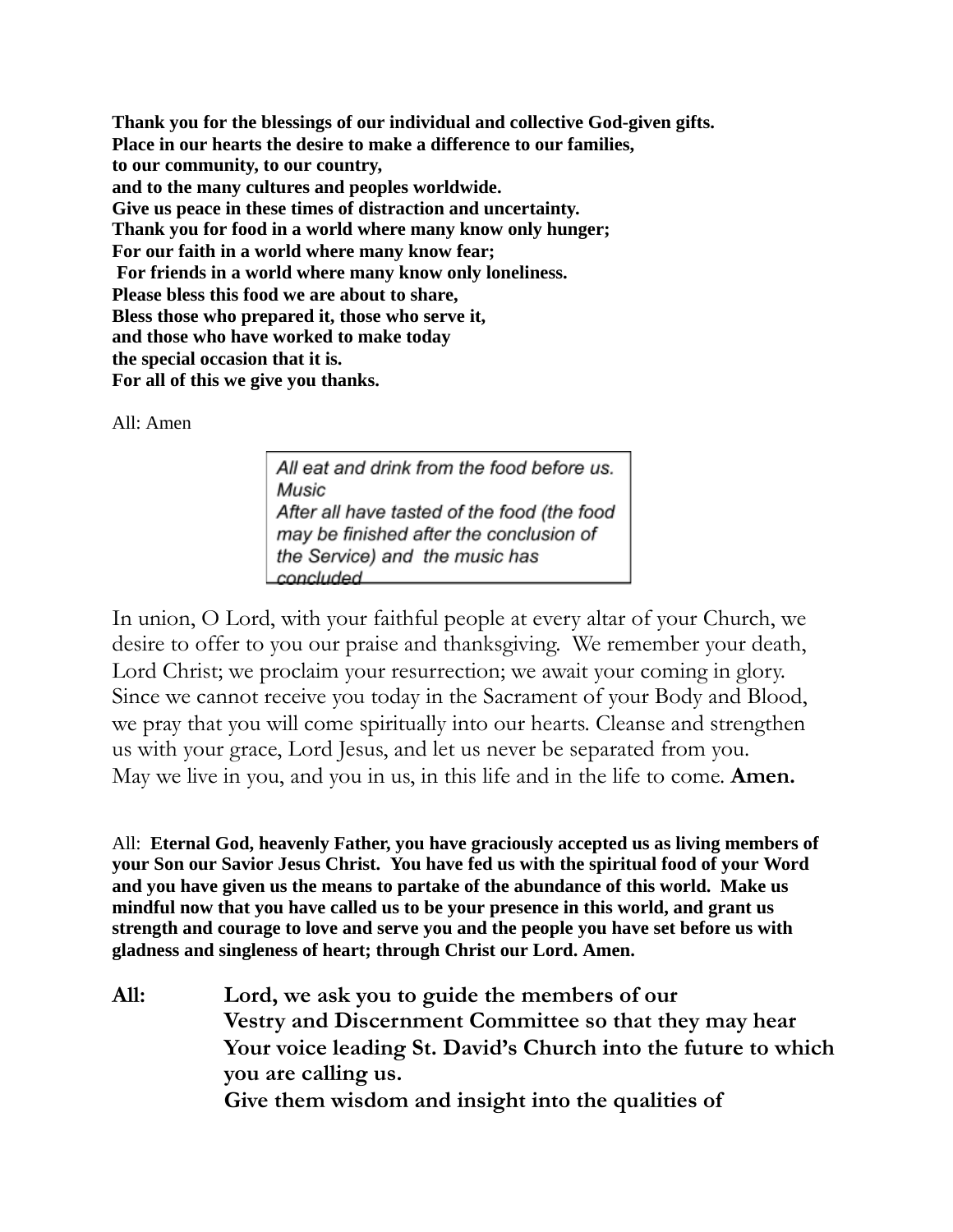**Leadership needed to best serve our precious church. Inspire also the person You intend to be our spiritual leader and pastor. Give us all a sense of happy anticipation as we await the one we know will be the right one according to Your plan for us. We pray in Jesus' name. Amen.** 

Blessing

Celebrant : Let the Lord steer you in the way of truth. Be on your guard so that you will not be caught up in the trivialities and anxieties of the world. Be alert at all times and pray for strength to escape the traps that would keep you from God.

And may God make you increase in love for one another; May Christ Jesus teach you how to live in God's ways; and may the Holy Spirit strengthen your hearts in holiness, as you ready yourselves for the coming of the Lord.

May the blessing of God, Father, Son and Holy Spirit **⊕** be with you and remain with you always.

The Deacon, or the Celebrant, dismisses them with these words

Deacon Go in peace to love and serve the Lord, All: Thanks be to God.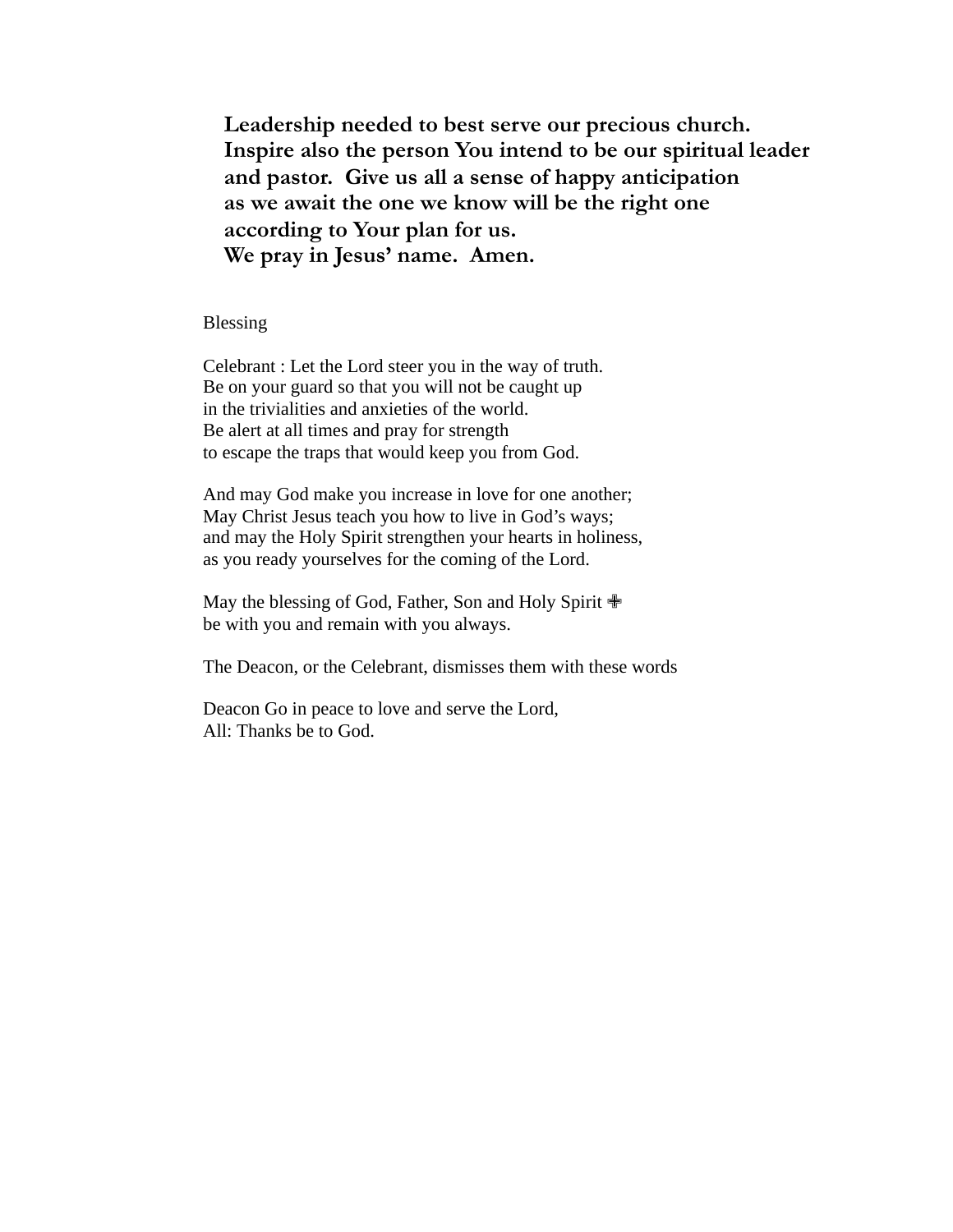In this time of COVID-19, we pray: When we aren't sure, God, help us be calm; when information comes from all sides, correct and not, help us to discern; when fear makes it hard to breathe, and anxiety seems to be the order of the day, slow us down, God; help us to reach out with our hearts, when we can't touch with our hands; help us to be socially connected, when we have to be socially distant; help us to love as perfectly as we can, knowing that "perfect love casts out all fear."

For the doctors, we pray, for the nurses, we pray, for the technicians and the janitors and the aides and the care givers, we pray, for the researchers and theorists, the epidemiologists and investigators, for those who are sick, and those who are grieving, we pray, for all who are affected, all around the world... we pray for safety, for health, for wholeness.

May we feed the hungry, give drink to the thirsty, clothe the naked and house those without homes; may we walk with those who feel they are alone, and may we do all that we can to heal the sick in spite of the epidemic, in spite of the fear.

Help us, O God, that we might help each other.

In the love of the Creator, in the name of the Healer, in the life of the Holy Spirit that is in all and with all,